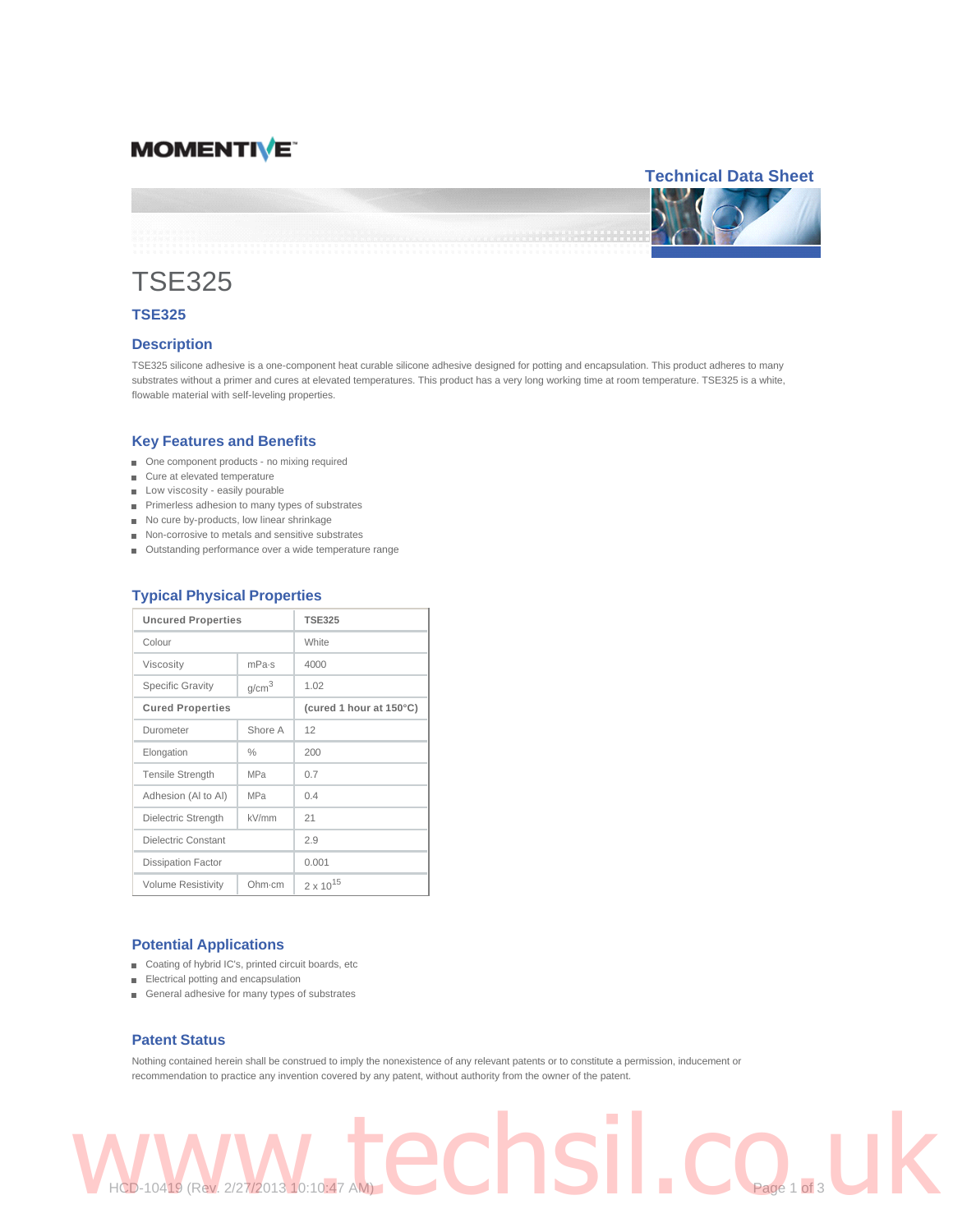## **Product Safety, Handling and Storage**

## **CAUTION**

TSE325 silicone adhesive can generate flammable hydrogen gas upon contact with acidic, basic, or oxidizing materials. Such contact should be avoided.

The shelf life will be indicated by the ' use before date' on the associated documents with a minimum of 4 month when stored in the original unopened containers between 0° and 10 °C

Customers should review the latest Material Safety Data Sheet (MSDS) and label for product safety information, safe handling instructions, personal protective equipment if necessary, and any special storage conditions required for safety. MSDS are available at www.momentive.com or, upon request, from any Momentive Performance Materials (MPM) representative. **For product storage and handling procedures to maintain the product quality within our stated specifications, please review Certificates of Analysis, which are available in the Order Center**. Use of other materials in conjunction with MPM products (for example, primers) may require additional precautions. Please review and follow the safety information provided by the manufacturer of such other materials.

### **Processing Recommendations**

#### **Compatibility**

TSE325 silicone adhesive cures in contact with most clean, dry surfaces. However, certain materials, such as butyl and chlorinated rubber, sulfurcontaining materials, amines, and certain metal soap cured RTV silicone rubber compounds can cause cure inhibition. Cure inhibition is characterized by a gummy appearance of the TSE325 silicone adhesive at the interface between the adhesive and the substrate to be bonded. It is recommended that a sample patch test be performed with the TSE325 silicone adhesive to determine substrate compatibility.

#### **Surface Preparation**

The adhesive performance of any polymer system is highly dependent upon proper surface preparation. In order to maximize the adhesion of TSE325 silicone adhesive and minimize the potential for cure inhibition, all parts should be as clean and dry as possible prior to the application of the adhesive.

#### **Curing**

TSE325 silicone adhesive requires elevated temperatures in order to achieve full cure. Typical cure times and temperatures are as follows:

| Temperature     | <b>TSE325</b> |
|-----------------|---------------|
| $100^{\circ}$ C | 4 hours       |
| $120^{\circ}$ C | 2 hours       |
| $150^{\circ}$ C | 1 hour        |

The actual cure time is affected by such things as cross-sectional thickness of the TSE325 silicone adhesive, heat capacity of the overall assembly and efficiency and type of oven used (i.e. convection, infrared)

#### **Adhesion capability**

Suitable substratesMetals: Aluminium, Copper, Ni plate; Stainless steelPlastics: PPS, PBT, Epoxy resin, Polyester, Phenolic resinRubbers: Heat cured silicone rubberInorganics: Glass, Ceramics

Not suitable substratesPlastics: PP, PE, Fluorocarbon resinRubbers: Sulphur vulcanized rubbers, Fluorocarbon rubber

### **Limitations**

Customers must evaluate Momentive Performance Materials products and make their own determination as to fitness of use in their particular applications.

## **Specifications**

Typical product data values should not be used as specifications. Assistance and specifications are available by contacting Momentive Performance Materials Technical Service RTV1 and RTV2.

## **Availability**

TSE325 is available in 1kg cans and 18.1 kg pails.

#### **Contact Information**

For product prices, availability, or order placement, contact our customer service by visiting momentive.com/ContactSilicones.